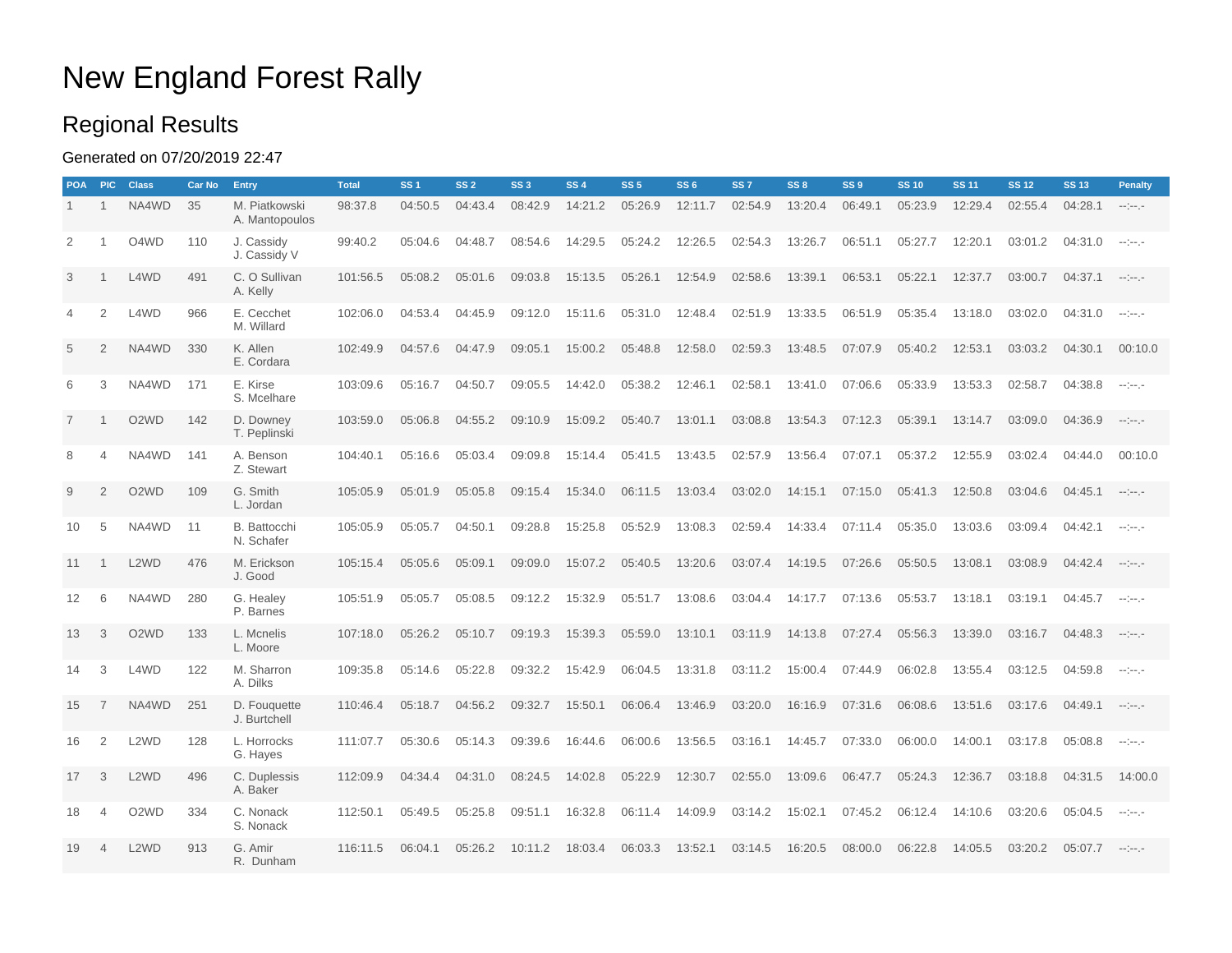## New England Forest Rally

### Regional Results, page 2

### Generated on 07/20/2019 22:47

| <b>POA</b> | <b>PIC</b>               | <b>Class</b>                  | <b>Car No</b> | Entry                           | <b>Total</b> | SS <sub>1</sub> | SS <sub>2</sub> | SS <sub>3</sub> | SS <sub>4</sub> | SS <sub>5</sub> | SS6          | SS <sub>7</sub>  | SS8                      | SS <sub>9</sub>      | <b>SS 10</b>         | <b>SS 11</b>         | <b>SS 12</b>         | <b>SS 13</b>         | <b>Penalty</b>   |
|------------|--------------------------|-------------------------------|---------------|---------------------------------|--------------|-----------------|-----------------|-----------------|-----------------|-----------------|--------------|------------------|--------------------------|----------------------|----------------------|----------------------|----------------------|----------------------|------------------|
| 20         | 8                        | NA4WD                         | 316           | S. Costello<br><b>B.</b> Carter | 117:13.4     | 05:24.4         | 05:44.3         | 11:13.9         | 18:03.4         | 06:17.2         | 13:40.4      | 03:18.1          | 15:31.1                  | 07:48.6              | 06:14.8              | 14:11.9              | 03:20.3              | 05:05.0              | 01:20.0          |
| 21         | $\overline{4}$           | L4WD                          | 888           | A. W Kulpa<br>A. Laroza         | 117:24.9     | 05:51.9         | 05:50.3         | 10:17.4         | 18:03.4         | 05:55.8         | 13:49.5      | 03:10.5          | 14:45.1                  | 07:43.2              | 06:12.2              | 14:50.8              | 03:25.4              | 04:49.4              | 02:40.0          |
| 22         | 5                        | O <sub>2</sub> W <sub>D</sub> | 332           | R. Goncalves<br>O. Simsek       | 118:37.5     | 06:06.5         | 05:30.6         | 10:20.9         | 18:03.4         | 06:06.6         | 14:27.2      | 03:25.0          | 16:20.4                  | 08:15.3              | 06:23.7              | 14:50.2              | 03:25.5              | 05:22.2              | $-100 - 100$     |
| 23         | 5                        | L <sub>2</sub> W <sub>D</sub> | 951           | R. Pepper<br>M. Davis           | 119:01.8     | 05:26.3         | 05:16.6         | 09:34.1         | 15:50.7         | 05:51.2         | 13:29.8      | 03:09.3          | 14:33.4                  | 07:15.7              | 05:50.7              | 13:45.5              | 03:15.9              | 05:02.6              | 10:40.0          |
| 24         | 5                        | L4WD                          | 333           | A. Gearheart<br>J. Alexander    | 119:10.1     | 05:55.5         | 05:45.8         | 10:22.2         | 18:03.4         | 06:18.9         | 14:38.4      | 03:26.3          | 15:48.3                  | 08:17.5              | 06:37.1              | 15:11.2              | 03:32.3              | 05:13.2              | $-100 - 100$     |
| 25         | 6                        | L <sub>2</sub> W <sub>D</sub> | 781           | K. Brolin<br>D. Dennis          | 120:12.6     | 05:52.8         | 05:38.7         | 10:27.3         | 18:03.4         | 06:26.8         | 15:07.7      | 03:33.5          | 16:19.8                  | 08:11.0              | 06:35.3              | 14:53.3              | 03:33.3              | $05:29.7$ --:--.-    |                  |
| 26         | $\overline{7}$           | L <sub>2</sub> W <sub>D</sub> | 33            | M. Pettengill<br>A. Mccrady     | 121:21.6     | 06:14.9         | 05:44.8         | 10:16.9         | 17:02.4         | 06:34.9         | 14:53.2      | 03:30.5          | 16:24.9                  | 08:54.8              | 06:39.3              | 15:21.6              | 03:38.3              | 05:05.1              | 01:00.0          |
| 27         | 9                        | NA4WD                         | 696           | E. Best<br>M. Upton             | 127:05.9     | 07:04.9         | 06:34.3         | 12:59.0         | 18:03.4         | 07:11.7         | 15:25.1      | 03:41.5          | 16:41.6                  | 08:18.9              | 06:48.0              | 15:06.6              | 03:32.7              | 05:28.2              | 00:10.0          |
| 28         | 8                        | L <sub>2</sub> W <sub>D</sub> | 900           | E. Mohan<br>J. Melim            | 142:19.0     | 07:14.1         | 07:04.5         | 12:12.7         | 18:03.4         | 07:35.8         | 17:10.1      | 03:51.3          | 17:43.6                  | 09:44.6              | 07:35.2              | 22:23.0              | 04:00.3              | 06:30.4              | 01:10.0          |
|            |                          | NA4WD                         | 909           | T. Pullen<br>E. Kelly           | <b>DNF</b>   | 04:52.7         | 04:47.6         | 08:54.9         | 14:46.6         | 05:37.0         | 12:58.4      | 03:03.9          | 14:11.2                  | 07:14.6              | 05:59.3              | 13:40.1              | 03:24.2              | 04:39.6              | 04:40.0          |
|            |                          | O <sub>2</sub> W <sub>D</sub> | 41            | C. Sladek<br>G. Nieves          | <b>DNF</b>   | 05:12.9         | 05:00.8         | 17:58.4         | 15:54.9         | 05:50.4         | 13:18.1      | 03:06.0          | 14:47.0                  | $-100 - 100$         | --:---               | -----                | -----                | -----                | -----            |
|            | $\overline{\phantom{a}}$ | NA4WD                         | 345           | D. Cabrera<br>S. Orellana       | <b>DNF</b>   | 05:30.2         | 05:30.2         | 10:57.6         | 18:03.4         | 06:39.7         | 15:15.2      | 03:34.1          | 17:07.8                  | $-100 - 100$         | $-2 - 1 - 1 - 1 = 0$ | -----                | -----                | $-1 - 1 - 1 - 1 = 0$ | 03:30.0          |
|            |                          | L <sub>2</sub> W <sub>D</sub> | 827           | C. Bersheim<br>M. Devirgilis    | <b>DNF</b>   | 05:44.5         | 05:40.0         | 10:26.2         | 16:36.0         | 06:25.7         | 14:12.9      | 03:20.3          | $-1 - 1 - 1 - 1$         | -----                | $-2 - 2 - 2$         | -----                | -----                | مرميزمة              | $-100 - 100$     |
|            |                          | O <sub>2</sub> W <sub>D</sub> | 336           | A. Brown<br><b>B.</b> Silvestro | <b>DNF</b>   | 05:41.1         | 05:20.5         | 09:41.0         | 18:03.4         | 05:59.7         | 14:28.0      | 03:13.8          | $-100 - 100$             | $-100 - 100$         | -----                | $-1 - 1 - 1 - 1 = 0$ | $-1 - 1 - 1 - 1 = 0$ | -----                | $-100 - 100$     |
|            |                          | NA4WD                         | 519           | K. Verge<br><b>B.</b> Mcnamara  | <b>DNF</b>   | 05:41.9         | 05:54.4         | -----           | -----           | 06:18.7         | 14:00.2      | 03:28.0          | $\sim$ 1 $\sim$ 1 $\sim$ | $-100 - 100$         | $-1 - 1 - 1 - 1 = 0$ | -----                | --1---               | -----                | 40:04.1          |
|            |                          | L <sub>2</sub> W <sub>D</sub> | 689           | R. Booth<br>A. Gelsomino        | <b>DNF</b>   | 05:07.8         | 04:58.0         | 09:26.2         | 15:09.3         | 05:47.9         | 15:19.8      | $-100 - 100$     | $-1 - 1 - 1 - 1$         | $-100 - 100$         | $-1 - 1 - 1 - 1 = 0$ | -----                | $-1 - 1 - 1 - 1 = 0$ | $-1 - 1 - 1 - 1$     | $-1 - 1 - 1 - 1$ |
|            |                          | NA4WD                         | 409           | D. Gondyke<br>B. Chuong         | <b>DNF</b>   | 05:36.4         | 05:08.4         | 09:36.3         | 18:03.4         | 05:52.0         | $-100 - 100$ | $-1 - 1 - 1 - 1$ | -----                    | $-1 - 1 - 1 - 1$     | -----                | -----                | -----                | --:---               | $-1 - 1 - 1 - 1$ |
|            |                          | O <sub>2</sub> W <sub>D</sub> | 588           | G. Jacobsohn<br>M. Cherok       | <b>DNF</b>   | 06:38.7         | 06:12.6         | 10:59.7         | 18:03.4         | 07:19.5         | $-100 - 100$ | $-1 - 1 - 1 - 1$ | $-1 - 1 - 1 - 1$         | $-100 - 100$         | $-1 - 1 - 1 - 1 = 0$ | -----                | $-1 - 1 - 1 - 1 = 0$ | -----                | 01:40.0          |
|            |                          | NA4WD                         | 137           | A. Kuklov<br>A. Wetzel          | <b>DNF</b>   | 04:43.3         | 04:42.9         | 08:49.6         | 18:03.4         | $-100 - 100$    | مرميزمة      | -----            | -----                    | $-1 - 1 - 1 - 1 = 0$ | -----                | -----                | -----                | -----                | $-1 - 1 - 1 - 1$ |